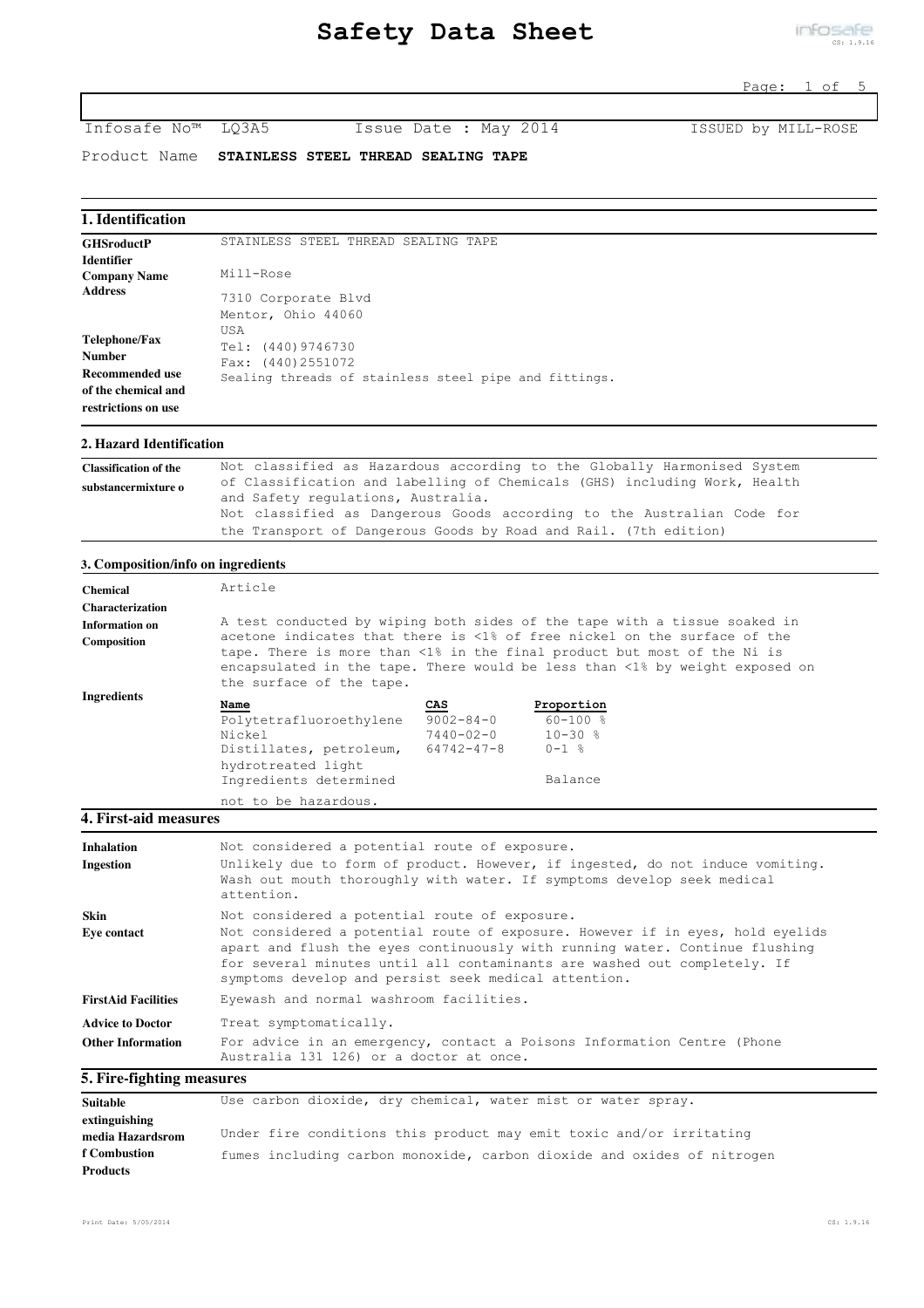| Infosafe No™                                                                                                               | LQ3A5<br>Issue Date : May 2014                                                                                                                                                                                                                                                                                                                                                                                                                                                                                                                                                                                                                                                                   | ISSUED by MILL-ROSE                         |
|----------------------------------------------------------------------------------------------------------------------------|--------------------------------------------------------------------------------------------------------------------------------------------------------------------------------------------------------------------------------------------------------------------------------------------------------------------------------------------------------------------------------------------------------------------------------------------------------------------------------------------------------------------------------------------------------------------------------------------------------------------------------------------------------------------------------------------------|---------------------------------------------|
| Product Name                                                                                                               | STAINLESS STEEL THREAD SEALING TAPE                                                                                                                                                                                                                                                                                                                                                                                                                                                                                                                                                                                                                                                              |                                             |
| Specific hazards<br>arisingromthef<br>chemical                                                                             | Combustible. This product will readily burn under fire conditions.<br>Product will also burn in an atmosphere of greater 95% of oxygen.                                                                                                                                                                                                                                                                                                                                                                                                                                                                                                                                                          |                                             |
| DecompositionTemp.                                                                                                         | $260^{\circ}$ C                                                                                                                                                                                                                                                                                                                                                                                                                                                                                                                                                                                                                                                                                  |                                             |
| <b>Precautions in</b><br>connectionre with Fi                                                                              | Fire fighters should wear Self-Contained Breathing Apparatus (SCBA) operated<br>in positive pressure mode and full protective clothing to prevent exposure<br>to vapours or fumes. Water spray may be used to cool down heat-exposed<br>containers. Fight fire from safe location. This product should be prevented<br>from entering drains and watercourses.                                                                                                                                                                                                                                                                                                                                    |                                             |
| 6. Accidental release measures                                                                                             |                                                                                                                                                                                                                                                                                                                                                                                                                                                                                                                                                                                                                                                                                                  |                                             |
| Personal precautions,<br>protective equipment<br>and emergency<br>procedures                                               | Protective equipment and special precautions not required. Collect the<br>material and place into a suitable labelled container. Dispose of waste<br>according to the applicable local and national regulations. If<br>contamination of sewers or waterways occurs inform the local water and<br>waste management authorities in accordance with local regulations.                                                                                                                                                                                                                                                                                                                              |                                             |
| 7. Handling and storage                                                                                                    |                                                                                                                                                                                                                                                                                                                                                                                                                                                                                                                                                                                                                                                                                                  |                                             |
| <b>Precautions for</b><br><b>Safe Handling</b><br><b>Conditionsrsafe fo</b><br>storage, including any<br>incompatabilities | Use only in a well ventilated area. Keep containers closed when not in<br>use. Maintain high standards of personal hygiene i.e. Washing hands prior<br>to eating, drinking, smoking or using toilet facilities.<br>Store in a cool, dry, well-ventilated area away from sources of ignition,<br>oxidising agents, foodstuffs, and clothing. Keep containers closed when not in use<br>and protected against physical damage. Have appropriate fire extinguishers<br>available in and near the storage area. Take precautions against static<br>electricity discharges. Use proper grounding procedures. Ensure that storage<br>conditions comply with applicable local and national regulations. |                                             |
| <b>Corrosiveness</b><br><b>Storage</b>                                                                                     | Non corrosive<br>Store in cool place below 260°C.                                                                                                                                                                                                                                                                                                                                                                                                                                                                                                                                                                                                                                                |                                             |
| <b>Temperatures</b><br>8. Exposure controls/personal                                                                       |                                                                                                                                                                                                                                                                                                                                                                                                                                                                                                                                                                                                                                                                                                  |                                             |
| protection                                                                                                                 |                                                                                                                                                                                                                                                                                                                                                                                                                                                                                                                                                                                                                                                                                                  |                                             |
| Occupational<br>exposure limit values                                                                                      | No exposure value assigned for this material by Safe Work, Australia. However,<br>the available exposure limits for ingredients and dust are listed below:<br>Safe Work, Australia Exposure Standards:<br>Substance<br>TWA<br>mq/m <sup>3</sup><br>ppm                                                                                                                                                                                                                                                                                                                                                                                                                                           | STEL<br>NOTICES<br>mq/m <sup>3</sup><br>ppm |
|                                                                                                                            | Nickel, metal<br>$\mathbf{1}$                                                                                                                                                                                                                                                                                                                                                                                                                                                                                                                                                                                                                                                                    | Sen                                         |
| <b>Biological</b><br><b>Limit Values</b>                                                                                   | TWA (Time Weighted Average): The average airborne concentration of a<br>particular substance when calculated over a normal eight-hour working day,<br>for a five-day week.<br>STEL (Short Term Exposure Limit): The average airborne concentration over a<br>15 minute period which should not be exceeded at any time during a normal<br>eight-hour workday.<br>'Sen' Notice: The substance may cause sensitisation by skin contact or<br>by inhalation<br>No biological limits allocated.                                                                                                                                                                                                      |                                             |
|                                                                                                                            |                                                                                                                                                                                                                                                                                                                                                                                                                                                                                                                                                                                                                                                                                                  |                                             |
| Appropriate<br>engineeringrols<br>cont Respiratory<br><b>Protection</b>                                                    | Use with good general ventilation. If mists or vapours are produced,<br>local exhaust ventilation should be used.<br>Not required under normal conditions of use (Temperature below 260 $^{\circ}$ C).<br>However, if engineering controls are not effective in controlling airborne<br>exposure then an approved respirator with a replaceable mist filter should<br>be used. Reference should be made to Australian/New Zealand Standards AS/NZS<br>1715, Selection, Use and Maintenance of Respiratory Protective Devices; and<br>AS/NZS 1716, Respiratory Protective Devices, in order to make any necessary<br>changes for individual circumstances.                                        |                                             |
| <b>EyerotectionP</b><br><b>HandrotectionP</b>                                                                              | Not required under normal conditions of use. Eye protection should<br>conform with Australian/New Zealand Standard AS/NZS 1337 - Eye Protectors<br>for Industrial Applications.<br>Not necessary under normal conditions of use in most case since less than 1%                                                                                                                                                                                                                                                                                                                                                                                                                                  |                                             |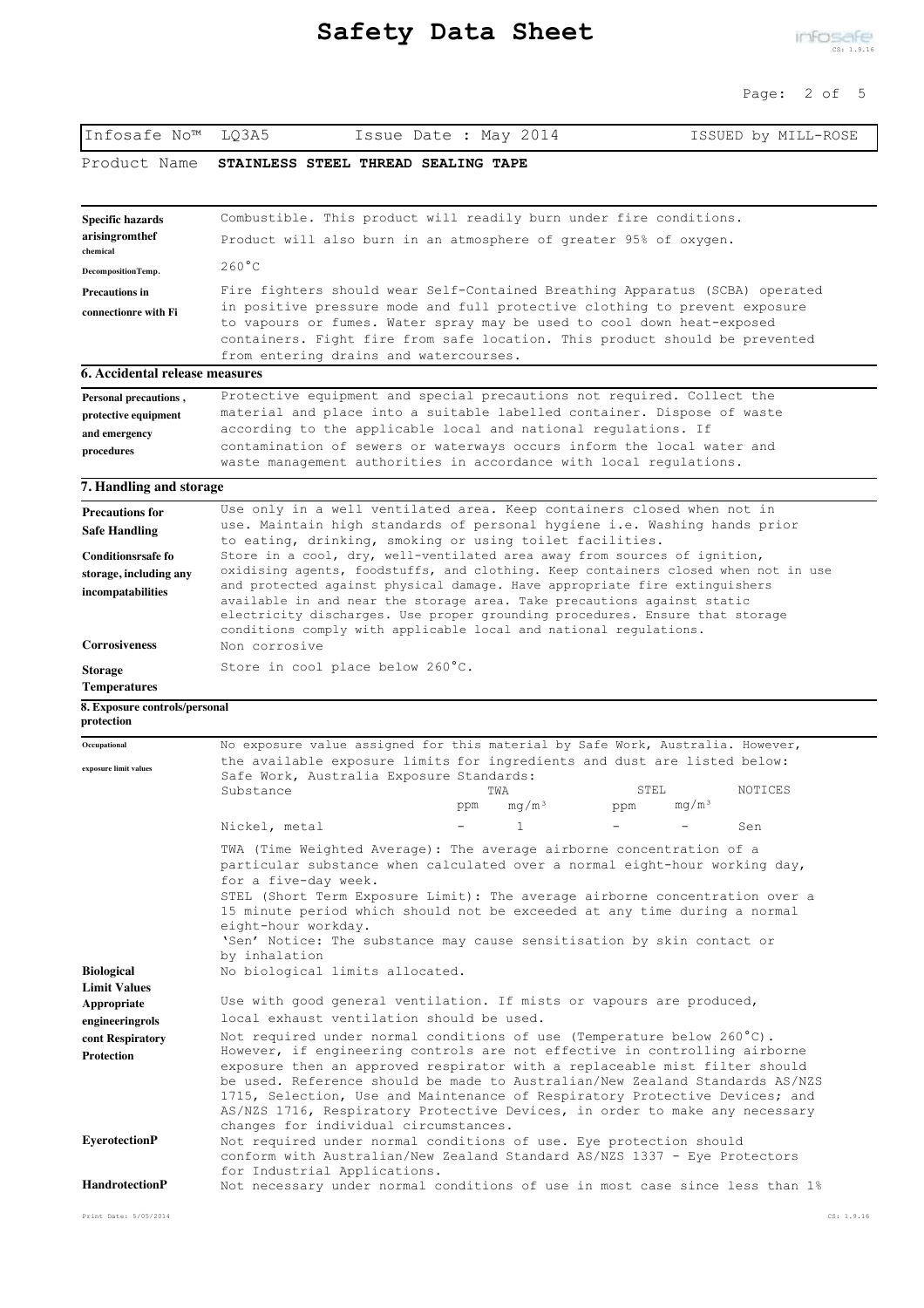|  | Infosafe No™ LQ3A5 | Issue Date : May 2014 | ISSUED by MILL-ROSE |
|--|--------------------|-----------------------|---------------------|
|--|--------------------|-----------------------|---------------------|

Product Name **STAINLESS STEEL THREAD SEALING TAPE**

of free nickel on the surface of the tape. However, persons with preexisting skin medical conditions and/or allergic reactions should avoid repeated skin contact and wear impervious chemical gloves. Final choice of appropriate gloves will vary according to individual circumstances i.e. methods of handling or according to risk assessments undertaken. Occupational protective gloves should conform to relevant regulations. Reference should be made to AS/NZS 2161.1: Occupational protective gloves - Selection, use and maintenance.

**BrotectiondyP** Suitable protective work wear, e.g. cotton overalls buttoned at neck and wrist is recommended.

|  |  | recommenaea |
|--|--|-------------|
|  |  |             |
|  |  |             |

| 9. Physical and chemical properties              |                                           |
|--------------------------------------------------|-------------------------------------------|
| Form                                             | Article                                   |
| <b>Appearance</b>                                | Silver-grey tape                          |
| Colour                                           | Silver-grey                               |
| Odour                                            | Odourless                                 |
| Decomposition<br>Temperature                     | $260^{\circ}$ C                           |
| <b>Melting Point</b>                             | Not available                             |
| <b>Boiling Point</b>                             | Polymer component depolymerises at 260°C. |
| Solubility Water in                              | Insoluble                                 |
| <b>Solubility in Organic</b><br><b>Solvents</b>  | Insoluble                                 |
| pН                                               | Not applicable                            |
| <b>Vapour Pressure</b>                           | Not available                             |
| <b>Vapour Density</b><br>$(Air=1)$               | Not applicable                            |
| <b>Evaporation Rate</b>                          | Not applicable                            |
| <b>Odour Threshold</b>                           | Not available                             |
| <b>Viscosity</b>                                 | Not applicable                            |
| <b>Partition Coefficient:</b><br>n-octanol/water | Not available                             |
| <b>Density</b>                                   | 1.6q/cm <sup>3</sup>                      |
| <b>Flash Point</b>                               | Not applicable                            |
| <b>Flammability</b>                              | Not flammable                             |
| <b>Auto-Ignition</b>                             | Not available                             |
| <b>Temperature</b><br><b>Flammable Limits -</b>  | Not applicable                            |
| Lower<br><b>Flammable Limits -</b>               | Not applicable                            |
| <b>Upper</b><br><b>Exropertiesloson P</b>        | Not explosive                             |
| <b>Other Information</b>                         | Not sensitive to shock.                   |

### **10. Stability and reactivity**

| <b>Reactivity</b>         | Alkali metals remove fluorine from the polymer molecule. Extremely potent                                                                                     |
|---------------------------|---------------------------------------------------------------------------------------------------------------------------------------------------------------|
|                           | oxidisers such as fluorine and related compounds can be handled by Telflon                                                                                    |
|                           | PTTE with great care. The mixture becomes sensitive to a source of ignition<br>such as impact. Some acids might react with nickel on the surface of the tape. |
| <b>Chemical Stability</b> | Stable under normal conditions of storage and handling. Stable up to 260°C                                                                                    |
| Conditions Avoid to       | Heat, flames and other sources of ignition.                                                                                                                   |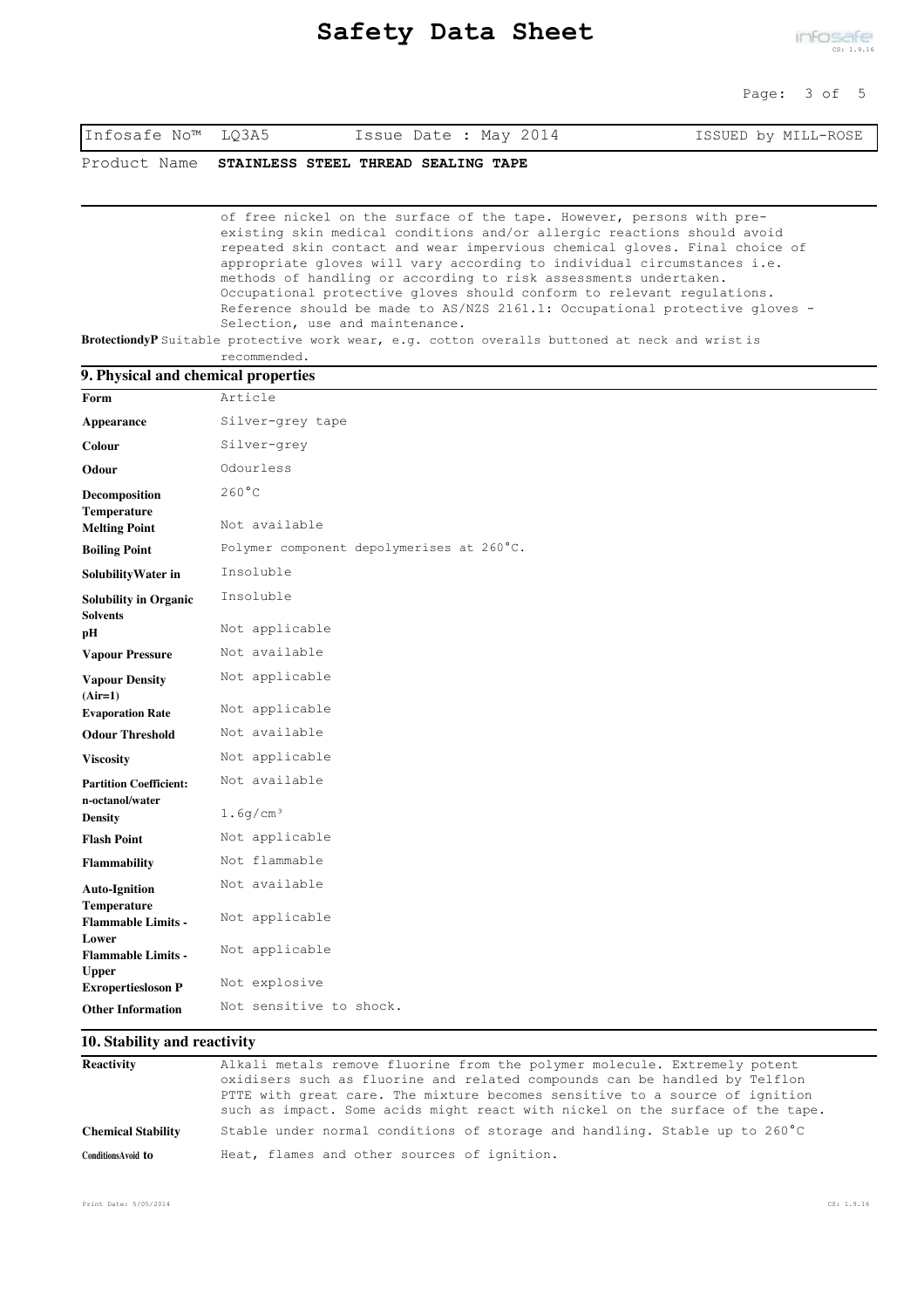Page: 4 of 5

| Infosafe No™ LQ3A5<br>ROSE<br>Issue Date : May 2014<br>Product Name<br>STAINLESS STEEL THREAD SEALING TAPE                                                                                                                                                                                                                                                            |  |
|-----------------------------------------------------------------------------------------------------------------------------------------------------------------------------------------------------------------------------------------------------------------------------------------------------------------------------------------------------------------------|--|
|                                                                                                                                                                                                                                                                                                                                                                       |  |
|                                                                                                                                                                                                                                                                                                                                                                       |  |
| Strong oxidising agents.<br>Incompatible                                                                                                                                                                                                                                                                                                                              |  |
| <b>Materials</b><br>Alkali metals such as elemental sodium, potassium, lithium.<br>80% NaOH or KOH.                                                                                                                                                                                                                                                                   |  |
| Some acids (react with nickel).                                                                                                                                                                                                                                                                                                                                       |  |
| Metal hydrides such as boranes (e.g. B2H6), aluminium chloride, ammomnia,<br>certain amines $(R - NH2)$ , imines $(R-NH)$ and 70% nitric acid $(-268^{\circ}C$ to<br>$+260^{\circ}$ C).                                                                                                                                                                               |  |
| DO NOT use on OXYGEN LINES.<br>Thermal decomposition may result in the release of toxic and/or irritating<br><b>Hazardous</b>                                                                                                                                                                                                                                         |  |
| fumes including carbon oxides, hydrogen fluoride.<br>Decomposition                                                                                                                                                                                                                                                                                                    |  |
| <b>Products</b><br>Will not occur.                                                                                                                                                                                                                                                                                                                                    |  |
| <b>Hazardous</b><br>Polymerization                                                                                                                                                                                                                                                                                                                                    |  |
| 11. Toxicological Information                                                                                                                                                                                                                                                                                                                                         |  |
| No toxicology data available for this product.                                                                                                                                                                                                                                                                                                                        |  |
| Toxicology<br><b>Information</b>                                                                                                                                                                                                                                                                                                                                      |  |
| Ingestion of this product may irritate the gastric tract causing nausea<br><b>Ingestion</b><br>and vomiting.                                                                                                                                                                                                                                                          |  |
| <b>Inhalation</b><br>The material is not normally an inhalation hazard at temperatures below 260°C                                                                                                                                                                                                                                                                    |  |
| as it remains an inert solid. However, exposure to thermal degradation<br>products at temperatures above 260°C including nickel and its oxides, may                                                                                                                                                                                                                   |  |
| produce severe pulmonary irritation which may be fatal. Signs and symptoms of<br>pulmonary effects due to thermal decomposition may include sneezing,<br>coughing, headaches, breathing difficulties and a pseudo-flu condition with<br>fever and muscular pains. These effects may also be delayed. Gastrointestinal                                                 |  |
| disturbances and convulsions can also occur.<br>Skin<br>Nickel powder dispersed through the tape may cause irritation in contact with<br>the skin, which can result in redness, itchiness and possible dermatitis.<br>'Nickel itch' may begin with a burning sensation and localised itching on the<br>hand, redness and nodular eruptions on the web of the fingers. |  |
| No adverse effects expected.<br>Eye                                                                                                                                                                                                                                                                                                                                   |  |
| Not expected to be a respiratory sensitiser.<br><b>Respiratory</b>                                                                                                                                                                                                                                                                                                    |  |
| sensitisation Skin<br>Not expected to be a skin sensitiser in most case since less than 1% of<br><b>Sensitisation</b>                                                                                                                                                                                                                                                 |  |
| free nickel on the surface of the tape. However, may lead to allergic                                                                                                                                                                                                                                                                                                 |  |
| contact dermatitis and sensitisation in some individuals with pre-existing<br>skin medical conditions and/or allergic reactions.                                                                                                                                                                                                                                      |  |
| Not considered to be a mutagenic hazard.<br>Germ cell<br>mutagenicity                                                                                                                                                                                                                                                                                                 |  |
| Not considered to be a carcinogenic hazard.<br>Carcinogenicity                                                                                                                                                                                                                                                                                                        |  |
| Nikel is listed as a Group 2B: Possibly carcinogenic to humans according<br>to International Agency for Research on Cancer (IARC).                                                                                                                                                                                                                                    |  |
| Polytetrafluoroethylene is listed as a Group 3: Not classifiable as to<br>carcinogenicity to humans according to International Agency for Research<br>on Cancer (IARC).                                                                                                                                                                                               |  |
| Not considered to be toxic to reproduction.<br>Reproductive                                                                                                                                                                                                                                                                                                           |  |
| Toxicity<br>Not expected to cause toxicity to a specific target organ.<br>STOT -single                                                                                                                                                                                                                                                                                |  |
| exposure<br>Not expected to cause toxicity to a specific target organ through repeated<br>STOT -repeated                                                                                                                                                                                                                                                              |  |
| or prolonged exposure.<br>exposure<br>Not expected to be an aspiration hazard.<br><b>Aspiration Hazard</b>                                                                                                                                                                                                                                                            |  |
| Prolonged or repeated exposure to this material may result in skin<br><b>Other Information</b>                                                                                                                                                                                                                                                                        |  |
| irritation leading to dermatitis or sensitisation.                                                                                                                                                                                                                                                                                                                    |  |
| Repeated or prolonged exposure to thermal decomposition products may lead to<br>serious toxic effects possibly leading to liver and kidney damage and<br>possible heart failure.                                                                                                                                                                                      |  |
| Chronic low-level exposure to nickel may cause allergies (occasionally asthma) in<br>humans. Nickel has also been known to cause nose and sinus inflammation.                                                                                                                                                                                                         |  |

## **12. Ecological information**